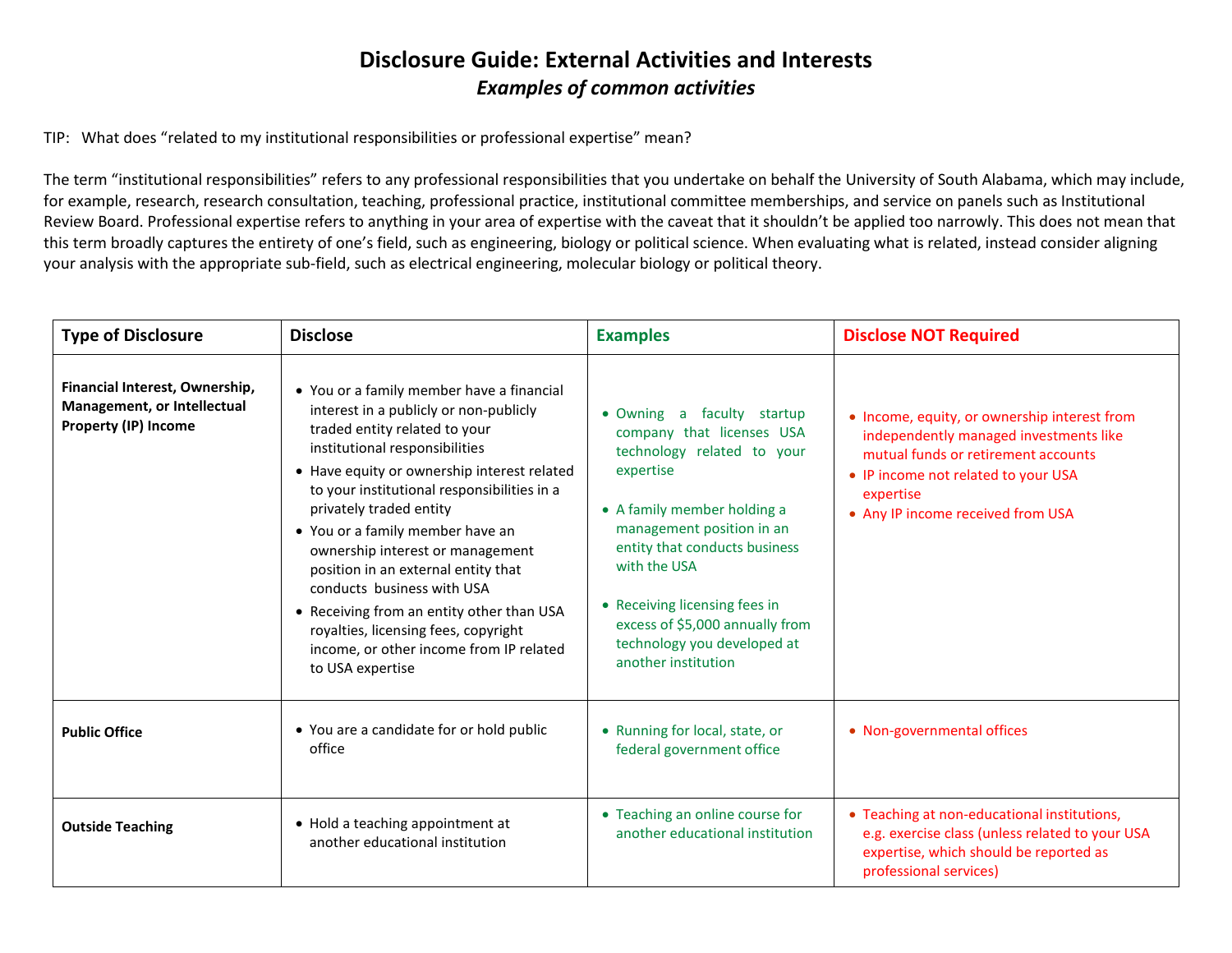| <b>Type of Disclosure</b>                    | <b>Disclose</b>                                                                                                                                                    | <b>Examples</b>                                                                                                                                                                            | <b>Disclose NOT Required</b>                                                                                                                                                                                                                                                                                                                                                                                                                                                                                                                                                                                                                      |
|----------------------------------------------|--------------------------------------------------------------------------------------------------------------------------------------------------------------------|--------------------------------------------------------------------------------------------------------------------------------------------------------------------------------------------|---------------------------------------------------------------------------------------------------------------------------------------------------------------------------------------------------------------------------------------------------------------------------------------------------------------------------------------------------------------------------------------------------------------------------------------------------------------------------------------------------------------------------------------------------------------------------------------------------------------------------------------------------|
| <b>Classroom Materials</b>                   | • Requiring your students to purchase<br>classroom materials authored by you or<br>a family, and for which you anticipate<br>receiving income or anything of value | • Self-authored book you require<br>your students to purchase and<br>from which you receive<br>copyright income                                                                            | • Requiring your students to purchase classroom<br>materials authored by you or a family member<br>for which you do NOT receive anything of<br>value                                                                                                                                                                                                                                                                                                                                                                                                                                                                                              |
| <b>Expert Witness</b>                        | • Provide services such as professional<br>consulting as an expert witness on a<br>legal matter (lawsuit)                                                          | • Providing an expert opinion on<br>any legal matter<br>• Appearing in court as an expert<br>witness                                                                                       | • Testifying in a case as witness (i.e. not an<br>expert witness)                                                                                                                                                                                                                                                                                                                                                                                                                                                                                                                                                                                 |
| <b>Services to Professional</b><br>Community | • Providing paid or unpaid professional<br>services related to your expertise                                                                                      | • Consulting for an outside entity<br>in any capacity, e.g. educational,<br>technical, clinical, etc.<br>• Serving on an advisory board for<br>an external entity<br>• Reviewing proposals | • Review of scientific/academic publications<br>• Books reviews<br>• Editorial boards for academic publications<br>• Volunteering or community service activities<br>• Outside employment unrelated to your USA<br>expertise<br>• Invited lectures at U.S. universities (even if<br>receiving an honorarium)<br>• Presenting scholarly work at US universities<br>• Service on university dissertation/advisory<br>committees<br>• Reviewing grant proposals for US<br>government or US non-profit agencies<br>• Any professional activities reasonably<br>considered by your supervisor to be part of<br>your USA institutional repsonsibilities |